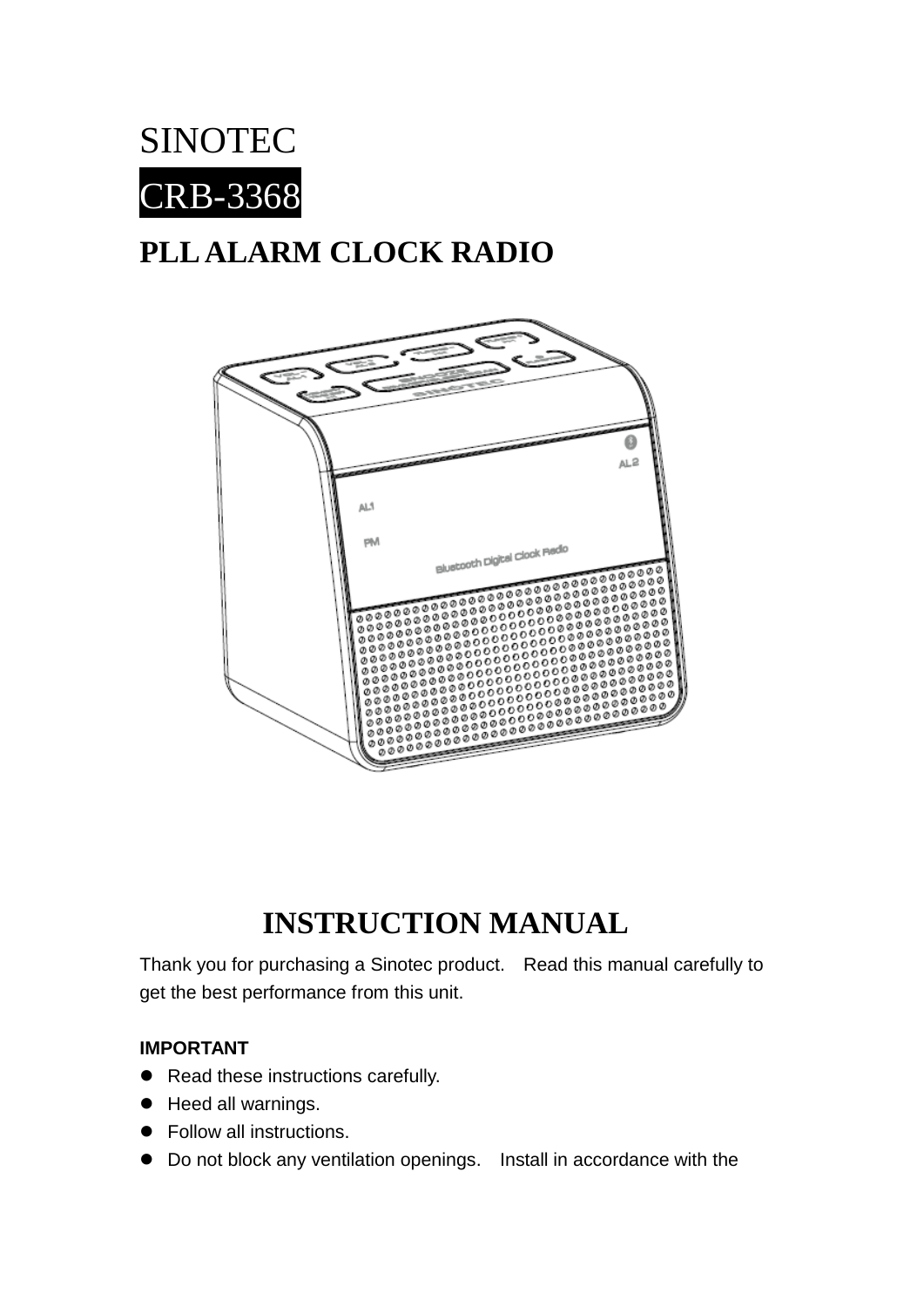manufacturer's instructions.

- Do not install near any heat sources such as radiators, heat registers, stoves, or any other apparatus (including amplifiers) that produce heat.
- Protect the power cord from being walked on or pinched, especially at the plugs, convenience receptacles, and the point where they exit from the clock radio.
- Only use attachments/accessories specified by the manufacturer.
- Unplug this clock radio during lightning storms or when not in use for long periods of time.
- Refer all servicing to a qualified service personnel. Servicing is required when:
	- $\blacksquare$  the clock radio has been damaged in any way,
	- damage to the power supply cord or plug occurred,
	- $\blacksquare$  liquid has been spilled on the unit
	- objects have fallen into the clock radio or if the clock radio has been dropped
	- the radio has been exposed to rain or moisture, does not operate normally,
- This clock radio shall not be exposed to dripping or splashing.
- Do not place any objects on top of the unit that can cause damage to it (e.g. liquid filled objects, lit candles).
- Attention should be drawn to the environmental aspects of battery disposal. Don't throw used batteries in dustbin. Please contact your retailer in order to protect the environment.
- Allow a minimum space of 5cm around the apparatus for sufficient ventilation.
- The ventilation should not be impeded by covering the ventilation openings with items such as newspaper, table-cloths, curtains etc.
- No naked flame sources such as lit candles should be placed on the apparatus.

Electrical products should not be disposed of with household waste. Please recycle at an appropriate facility. Check with your Local Authority or retailer for recycling device.

Battery packs or batteries installed shall not be exposed to excessive heat such as sunshine, fire or the like.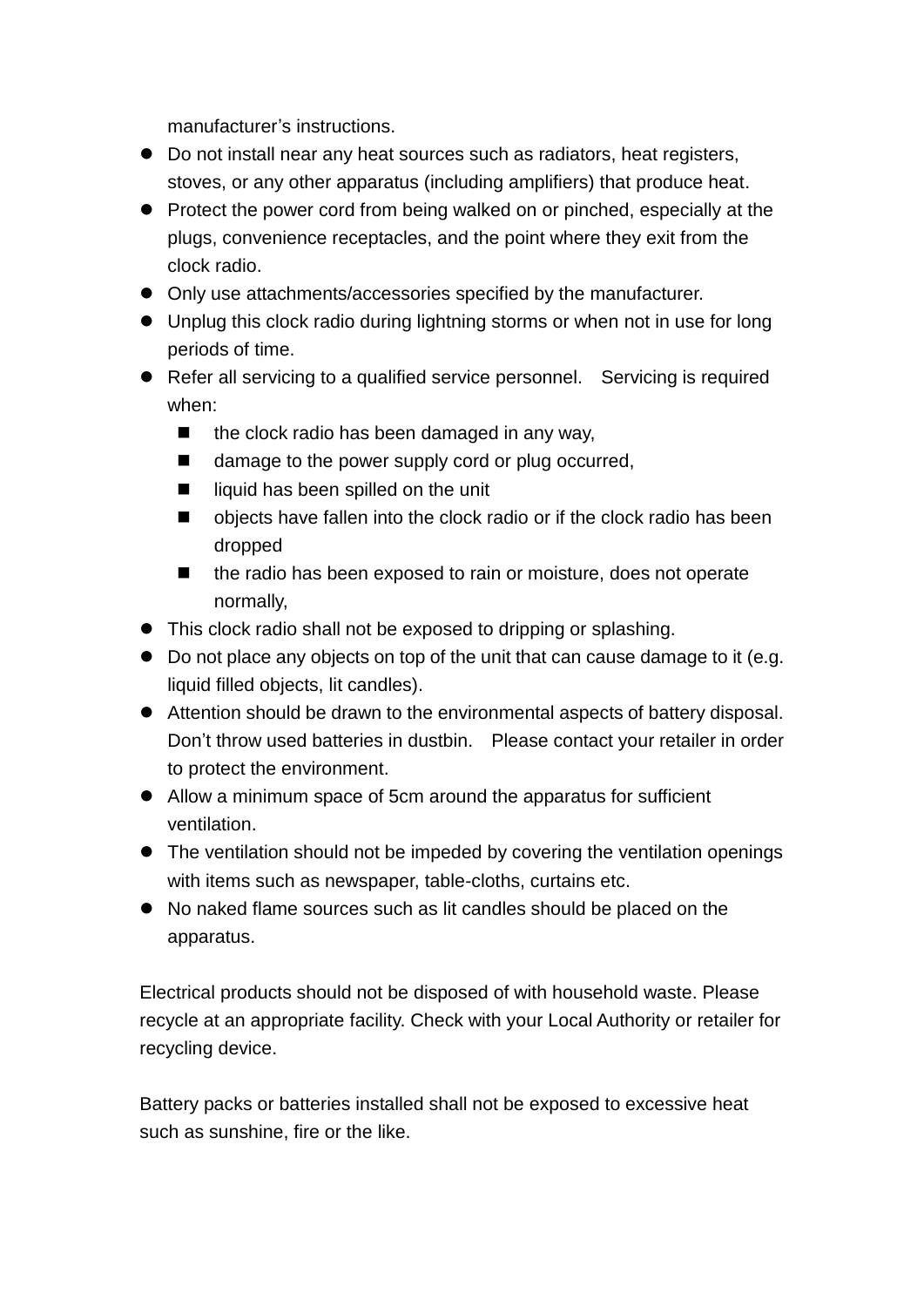#### **LOCATION OF CONTROL**



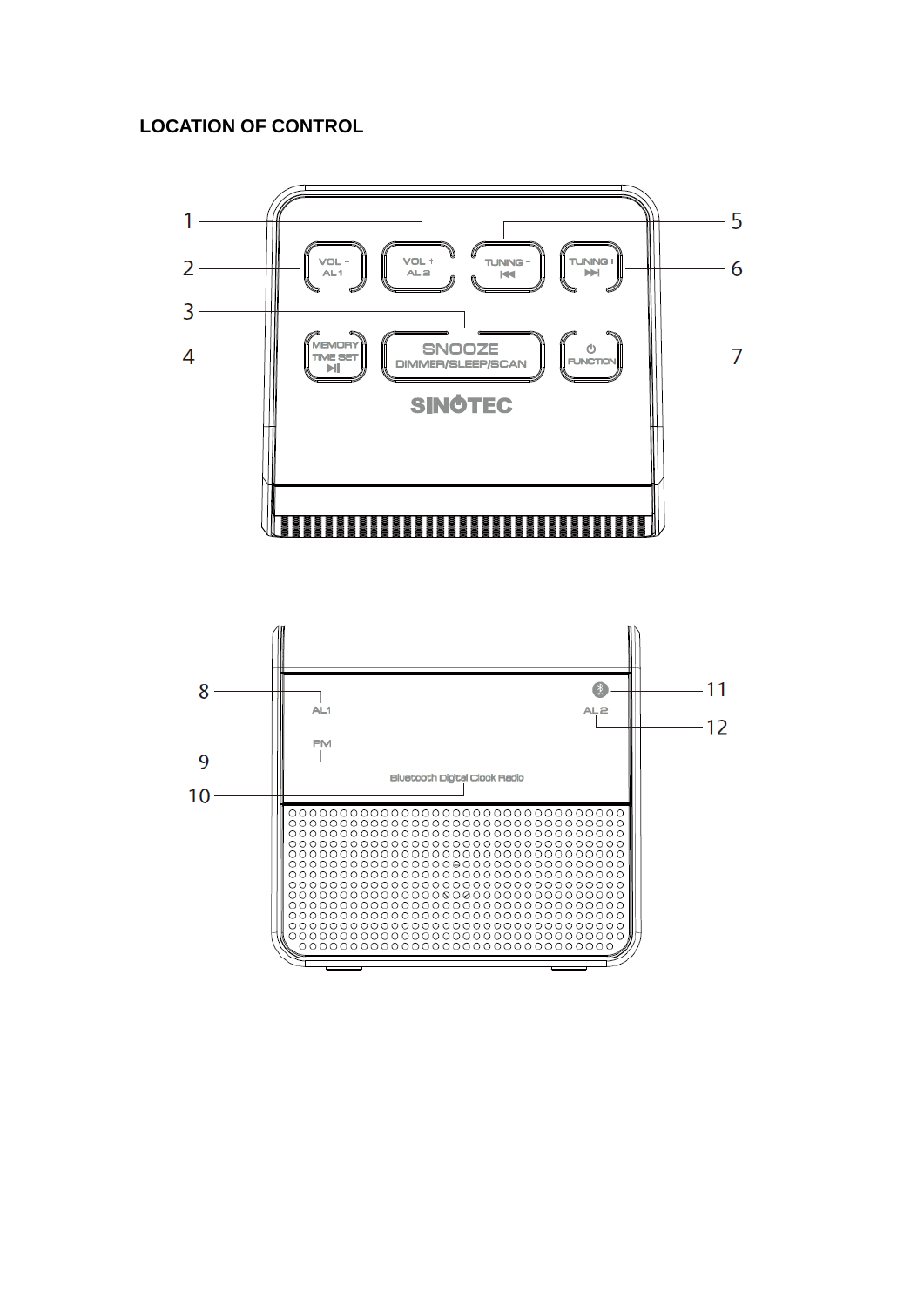

- 
- 
- 3. SNOOZE/DIMMER/SLEEP/NAP 11. BLUETOOTH INDICATOR
- 4. MEMORY / TIME SET/ $\overline{M}$  12. AL2 INDICATOR
- 
- 
- 
- 
- 1. VOLUME +/ AL2 9. PM INDICATOR
- 2. VOLUME / AL1 10. DIGITAL DISPLAY
	-
	-
- 5. TUN-/ <sup>144</sup> 2002 13. FM ANTENNA WIRE
- 6.  $TUN+ / P$
- 7. <sup>(b)</sup> /FUNCTION 15. USB FOR CHARGING THE

8. AL1 INDICATOR PHONE OR OTHER DEVICE

#### **CONNECT POWER**

**CAUTION**

- **Risk of product damage! Ensure that the power voltage corresponds to the voltage printed on the back or underside of the clock radio.**
- **Risk of electric shock! When you unplug the AC adapter, always pull the plug from the socket. Never pull the cord.**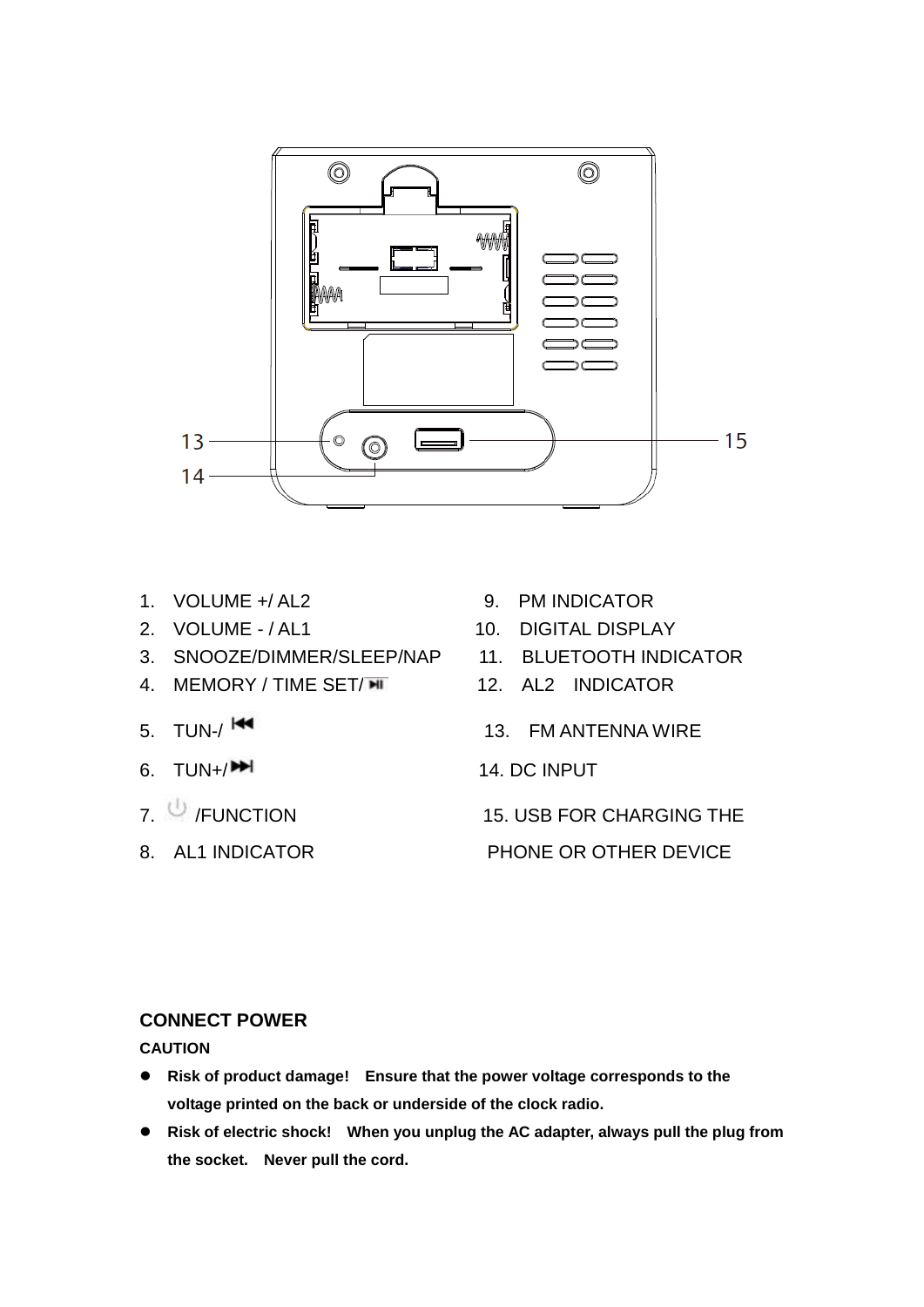## **BOTTOM OF SET**

Battery compartment for 1.5 volt (2X AA/ LR6/ UM-3) batteries 2pcs. (not included) for temporary time storage.

#### **SET TIME**

- 1. Press and hold TIME SET for two seconds.
- 2. Press HOUR or MINUTE to select 12/24 hours and then press TIME SET again to confirm setting.
- 3. Press on "TIME SET" : hours is blinking.
- 4. Press "TUNNING -" and "TUNNING +" to change hours down or up.
- 5. Press "TIME SET": minutes is blinking.
- 6. Press "TUNNING -" and "TUNNING +" to change minutes down or u.p
- 7. Press "TIME SET " to validate.

## **LISTEN TO FM RADIO**

For better reception, fully extend and adjust the position of the FM antenna wire.

- 1. Press  $\cup$  / FUNCTION to turn on FM radio.
	- $\triangleright$  [FM frequency] is displayed.
- 2. Press TUNING / + for two seconds.

 $\triangleright$  The FM Tuner tunes to a station with strong reception automatically. Press TUNING  $-1$  + repeatedly to tune to a radio station.

## **STORE FM RADIO STATIONS**

You can store up to 20 FM radio stations in preset channel automatically or manually.

## **STORE FM RADIO STATIONS AUTOMATICALLY (AUTO SCAN)**

- 1. Press the  $\bigcup$  / FUNCTION to turn on FM radio.
- 2. Press the SCAN for two seconds.
	- $\triangleright$  The received stations are automatically stored to preset numbers.
- 3. Press "TIME SET" to select the automatically stored station from P 01 to P20.

## **STORE FM RADIO STATIONS MANUALLY.**

1. Tune to a FM radio station.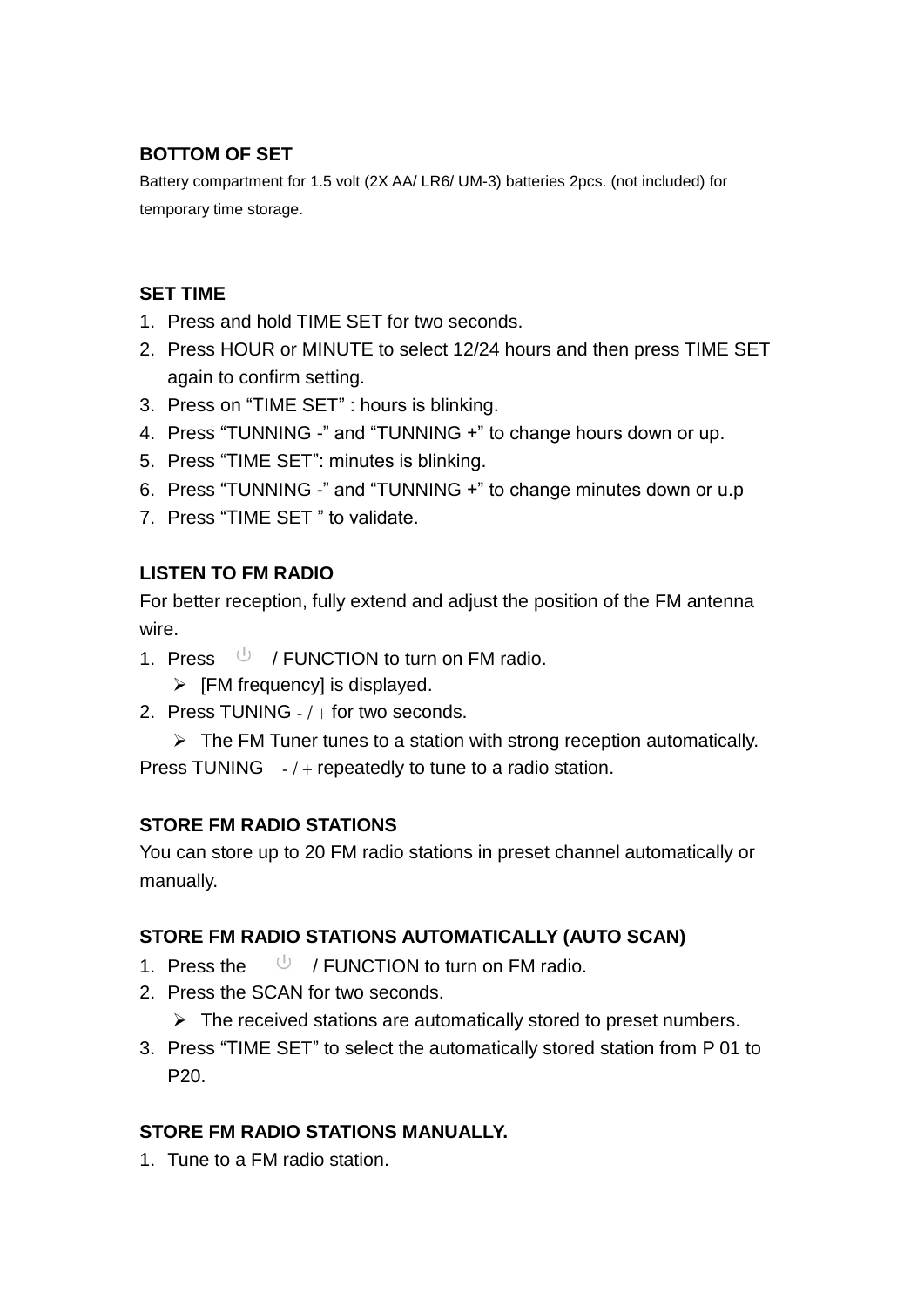- 2. Press MEMORY and hold to activate the storage mode.
- 3. Press TUNING  $-1 +$  to select the preset number.
	- $\triangleright$  [P 01 ~ P 20] is preset station numbers.
	- $\triangleright$  Press MEMORY button again to confirm the station number.
	- $\triangleright$  If this position is occupied, the previous stored frequency will be displayed.
	- $\triangleright$  To remove a pre-stored FM radio station, store another station in its place.

#### **LISTEN TO A PRESET FM RADIO STATION**

Press MEMORY to select a preset number.

#### **Note**

The digital display returns to clock display if no buttons is pressed for 5 seconds.

#### **LISTEN TO BLUETOOTH WIRELESS MUSIC STREAMING**

#### 1.Press / FUNCTION to Bluetooth mode.

2. [bt] displays on the screen.

3. Bluetooth indicator flash quickly to wait for Bluetooth enabled device / smart phone to pair with it.

- 4. Turn on Bluetooth function at Bluetooth enable device / smart phone.
- 5. Scan CRB-3368 as device name.
- 6. Select CRB-3368 on device name list.
- 7. Bluetooth indicator flash slowly after pairing and connecting.
- 8. Playback music or multi-media audio source on the device/ smart phone.

9. Press Volume + / - or adjust volume level on the device/ smart phone to desired level.

- 10. Press in skip to select previous song.
- 11. Press  $\blacktriangleright$  skip to select next song.
- 12. Press I to play or pause the song that is being played back.

**Note** 

The digit display returns to clock display if no button is pressed for 10 seconds.

#### **SET ALARM TIMER**

Make sure that you have set the clock correctly.

You can set two separate alarm timers. For the alarm sound, you can select the FM radio or the buzzer.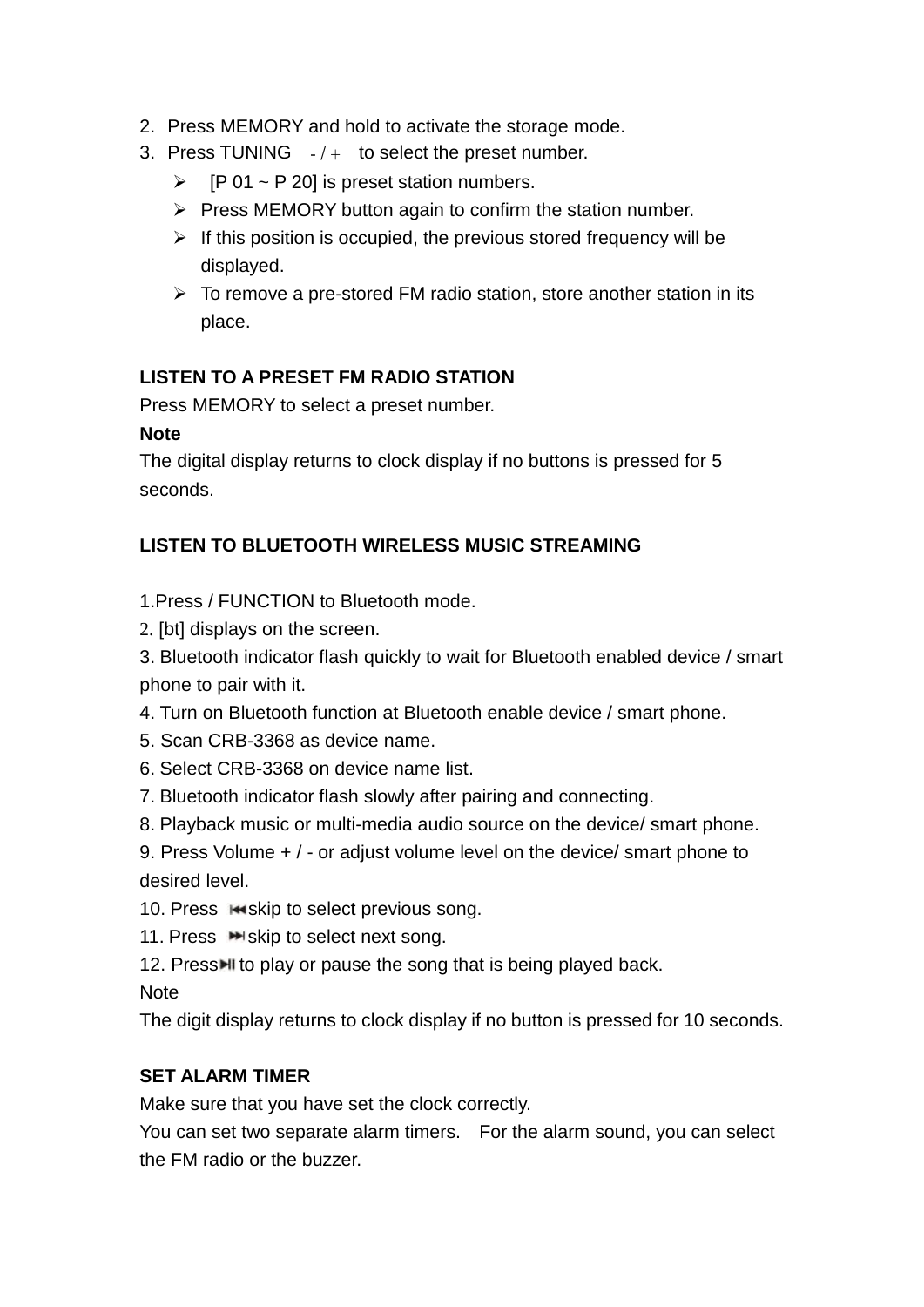- 1. Press  $\cup$  / FUNCTION to Clock mode.
- 2. Press and hold AL1/AL2 for two seconds.

 $\triangleright$  [0:00] Hour digit is blink.

- 3. Press "TUNNING -" and "TUNNING +" to change hours down or up.
- 4. Press "AL1/AL2": minutes is blinking.
- 5. Press "TUNNING -" and "TUNNING +" to change minutes down or up.
- 6. Press "AL1/AL2",  $\begin{bmatrix} b & b & c \\ c & d \end{bmatrix}$  digit is blink.
- 7. Press "TUNNING -" and "TUNNING +" to select the FM radio or the buzzer. "  $\frac{b}{c}$   $\frac{c}{c}$  means buzzer. "  $\frac{c}{c}$   $\frac{c}{c}$  means FM radio.
- 8. Press "AL1/AL2" then we can set the alarm volume.
- 9. Press "TUNNING -" and "TUNNING +" to change alarm volume down or up. It can be from  $UB5$  to  $B172$ .
- 10.Press "AL1/AL2" to confirm the ALARM TIMER.

# **SNOOZE ALARM**

When alarm sounds, press SNOOZE to activate the snooze time 9 minutes. 11. The AL1 / AL2 indicator keeps blinking.

# **SET SLEEP TIMER**

# **This clock radio can switch to standby mode (radio off) automatically after a preset period.**

- 1. Press  $\bigcup$  / FUNCTION to radio mode.
- 2. Press SNOOZE/DIMMER/SLEEP multi-function button repeatedly to select the sleep timer period (in minutes).
	- $\triangleright$  Sleep indicator is light up.

To deactivate the sleep timer, press SNOOZE/DIMMER/SLEEP multi-function button repeatedly until you return the timer to off mode.

Sleep Timer period cycle as follow :



# **ADJUST VOLUME**

While listening, press VOLUME + or VOLUME – to adjust volume.

## **ADJUST DISPLAY BRIGHTNESS**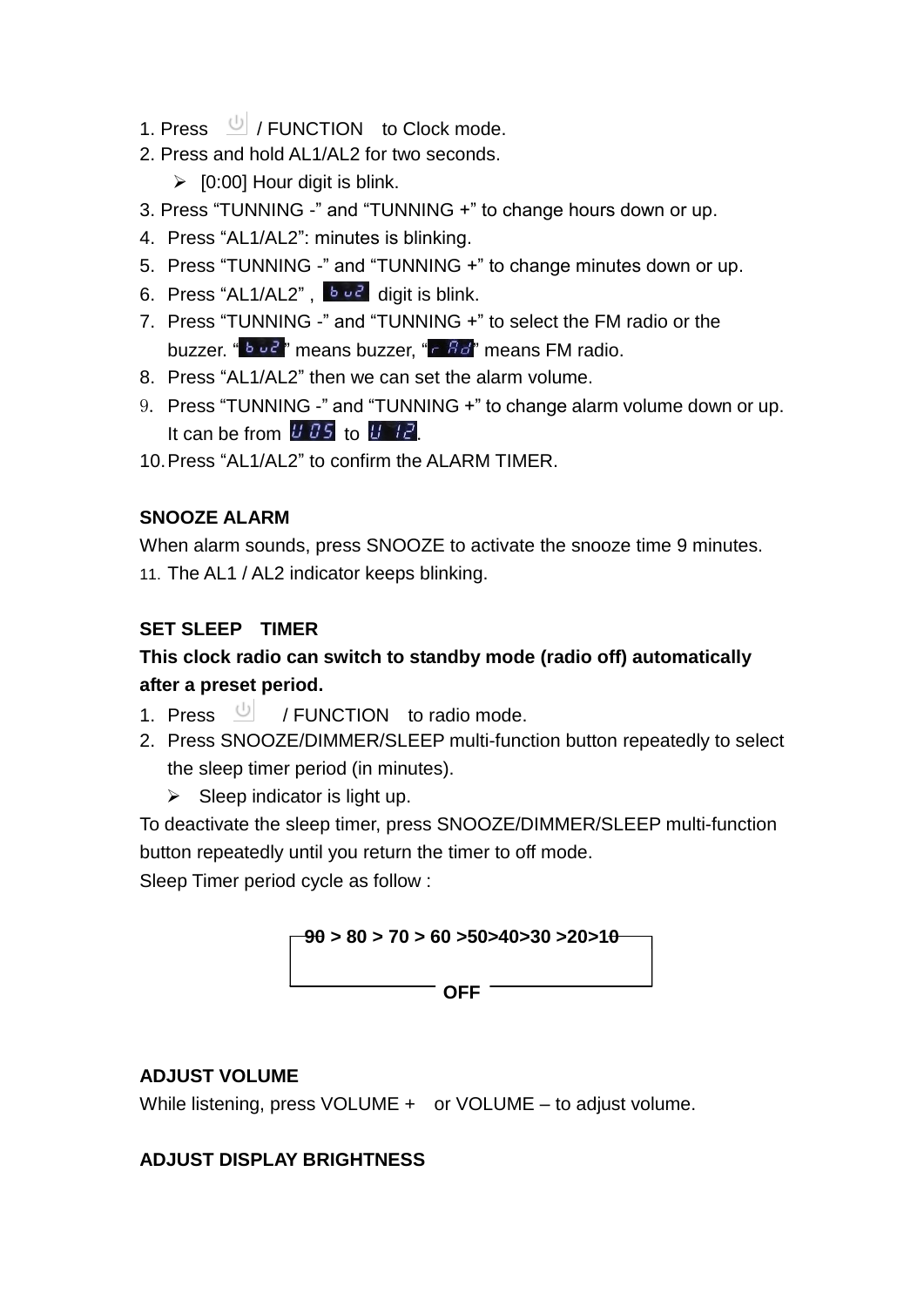During standby mode, press and hold DIMMER for 2 seconds repeatedly to select high or low brightness levels.

#### **USB Charging**

Use the USB charging port to charge your smart phone or to power USB powered devices such as a USB type lamp or fan.

To Connect your cell phone for charging : Use a USB cable (not included) to connect your cell phone to the USB connector of the unit. Your cell phone should start charging.

Remark:

Charging function may not be supported for all phones or electronic devices.

#### **BATTERY BACK-UP**

(For Temporary Time Storage Only)

Install (2X AA/ LR6/ UM-3) battery (not included) according to polarity shown inside the battery compartment. In the event of a power interruption, your set will not work normally from the mains supply but there is now the advantage that your clock will continue to work. The clock display will not light up, as the clock time will be held in the memory. This also enables you to move the set from place to place without re-setting the clock every time. The battery back-up system is only meant to be used for short temporary power interruption. For longer periods the battery may become exhausted or there may be some deviation in accuracy. When the battery is exhausted, it should be removed from the set to prevent leakage. If you do not wish to take advantage of the battery back-up system, your set will work normally without a battery. However, if disconnected from the mains, the clock figures will flash when the mains are re-connected, you must re-set the clock as described in the Electronic Clock Operation paragraph.

Attention should be drawn to the environmental aspects of battery disposal. Don't throw used batteries in dustbin. Please contact your retailer in order to protect the environment. Attention should be drawn to the environmental aspects of battery disposal.

Electrical products should not be disposed of with household waste. Please recycle at the appropriate facility. Check with your Local Authority of retailer for recycling the device. (Battery packs or batteries installed) shall not be exposed to excessive heat such as sunshine, fire or the like.

#### **SPECIFICATION**